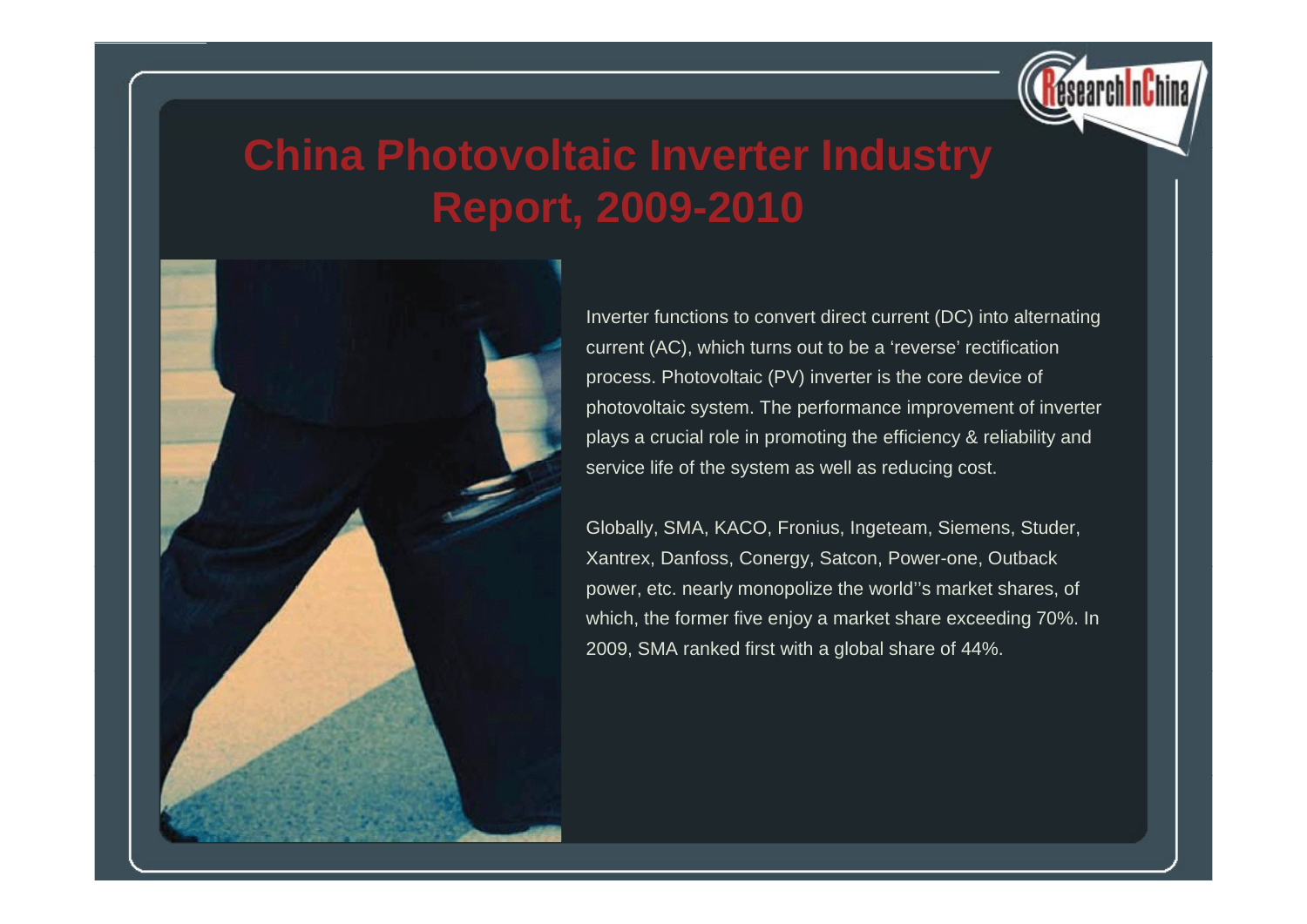#### **Market Share of PV Inverter Manufacturers Worldwide 2009 Worldwide, 2009**



#### Source: ResearchInChina

As a whole, there is a certain gap between Chinese PV inverter manufacturers and most advanced foreign counterparts in respect of conversion efficiency, structure & process technique, workmanship, and stability, while the technical level of low power keeps roughly the same as that in overseas countries. Sungrow Power Supply Co., Ltd. is the largest supplier of new energy power in China with the products covering wind power, photovoltaic, and electrical source of power system, which have been successfully applied in numerous large-scale demonstration projects in China. Its shipment of PV inverter in 2009 approximated 80MW.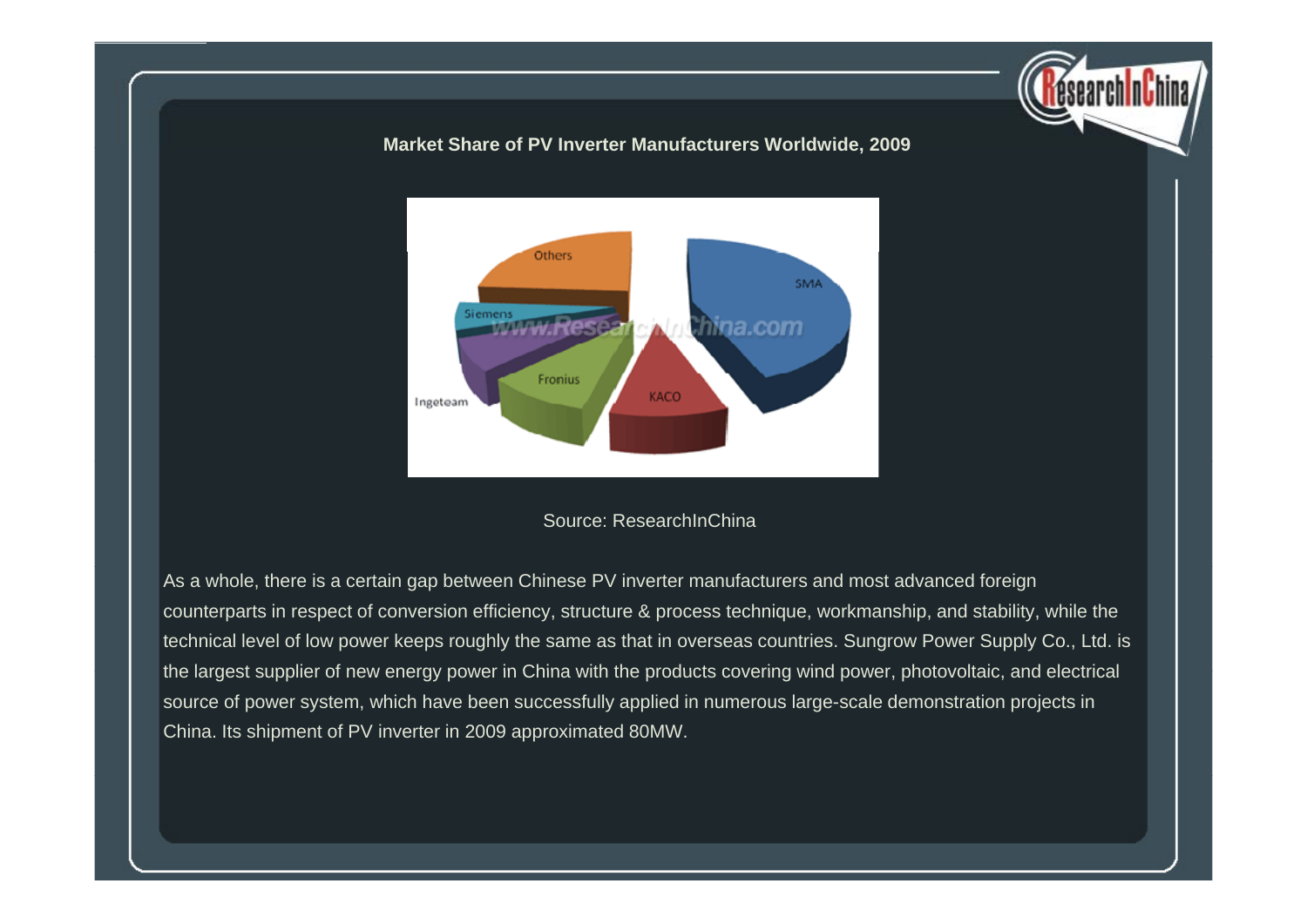

|  | <b>Suppliers of PV Inverter in China</b> |  |
|--|------------------------------------------|--|
|  |                                          |  |

| Company                                                        | Time of<br>Market<br>Access | Product Features/Positioning                                                                                                                                         | Other                                                                                                                                                                                                                                  |
|----------------------------------------------------------------|-----------------------------|----------------------------------------------------------------------------------------------------------------------------------------------------------------------|----------------------------------------------------------------------------------------------------------------------------------------------------------------------------------------------------------------------------------------|
| Sungrow Power<br>Supply Co., Ltd.                              | 1997                        | Wind power, photovoltaic, grid<br>connection of power system, off-grid<br>single machine with maximum power<br>of 1MW                                                | Domestic No.1 supplier of new energy<br>power; its products have been triumphantly<br>used in numerous large-scale demonstration<br>projects in China                                                                                  |
| Nanjing First<br><b>Second Power</b><br>Equipment Co.,<br>Ltd. | 2001                        | Wind power, photovoltaic, grid<br>connection of power system, off-grid<br>single machine with maximum power<br>of 1MW                                                | Relatively powerful creative ability of<br>products; occupy relatively large share in<br>telecommunication base station market                                                                                                         |
| Beijing Corona<br>Science &<br>Technology Co.,<br>Ltd.         | 2001                        | Wind power, photovoltaic grid<br>connection and off-grid                                                                                                             | Over 30 years' scientific research<br>accumulation by Institute of Electrical<br>Engineering, Chinese Academy of Sciences,<br>the company is meanwhile positioned as<br>system integrator                                              |
| Anhui EHE New<br>Energy Tech.<br>Co., Ltd.                     | 2007                        | Photovoltaic, grid connection of<br>high-voltage frequency converter,<br>off-grid single machine with maximum<br>power of 1MW                                        | Establish IAR (Industry-Academy-Research)<br>cooperation with the Photovoltaic Systems<br>Engineering Research Center (approved by<br>Ministry of Education of the People's<br>Republic of China) of Hefei University of<br>Technology |
| Guangdong<br>Zhicheng<br><b>Champion Group</b><br>Co., Ltd.    | 2007                        | UPS, photovoltaic, grid-connected and<br>off-grid storage battery                                                                                                    | Establish IAR cooperation with Huazhong<br>University of Science and Technology and<br>Wuhan University with the R&D orientation<br>of modularization connection; and with<br>relatively strong ability of R&D                         |
| Other                                                          | 2007-2009                   | The recent entrants: Jiangsu Eversolar, Jiangsu Jinghen, Jiangsu Nicetown, Shandong<br>BOS, Shanghai Aero-Sharp, Shanghai Surpass Sun Electric, Beijing Kunlun, etc. |                                                                                                                                                                                                                                        |

Source: ResearchInChina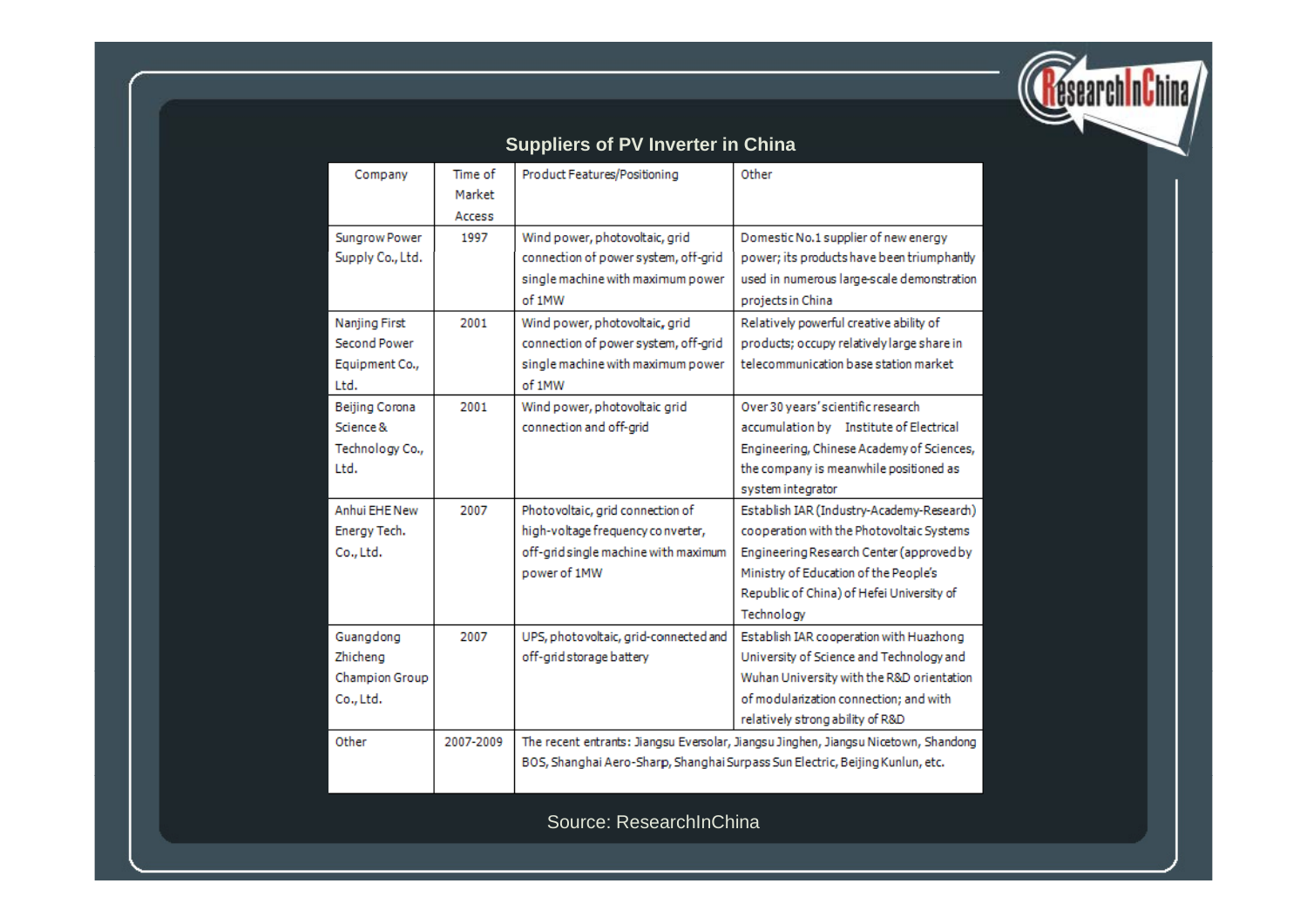

## **Table of Contents**

- •**1 Overview of Photovoltaic Inverter**
- •1 1 Classification of PV System 1.1 • 3 1 Global Market
- •1.2 Introduction of PV Inverter
- •1.3 Technological Development of PV Inverter
- •• 1.3.1 History of Technology Development • 3.2 Chinese Market
- •1.3.2 Trend of Product Development
- •1.4 Classification of PV Inverter
- •**2 Industry Chain of Photovoltaic Inverter**
- •2.1 Components
- •2.2 Production of PV Inverter
- •2.2.1 Global Suppliers
- •2.2.2 Production in China
- • 2.2.3 Technical Level Com parison: Domestic vs. **Overseas**
- •2.3 Downstream Demand
- •2.4 Industry Chain Transmission
- •
- •**3 Photovoltaic Inverter Market**
- 3.1 Global Market
- •3.1.1 Market Size
- •3.1.2 Major Consumption Countries
- 3.2 Chinese Market
- •3.2.1 Photovoltaic Generation
- •3.2.2 Market Size
- • **4 International Manufacturers of Photovoltaic Inverter**
- •4.1 SMA
- •4.1.1 Profile
- •4.1.2 Operating Performance
- •4.1.3 Operation in China
- •4.2 KACO
- •4.3 FRONIUS
- •4.4 INGETEAM
- 2.5 Michael Porter's Five Forces Model 4.5 SIEMENS Photovoltaic Inverter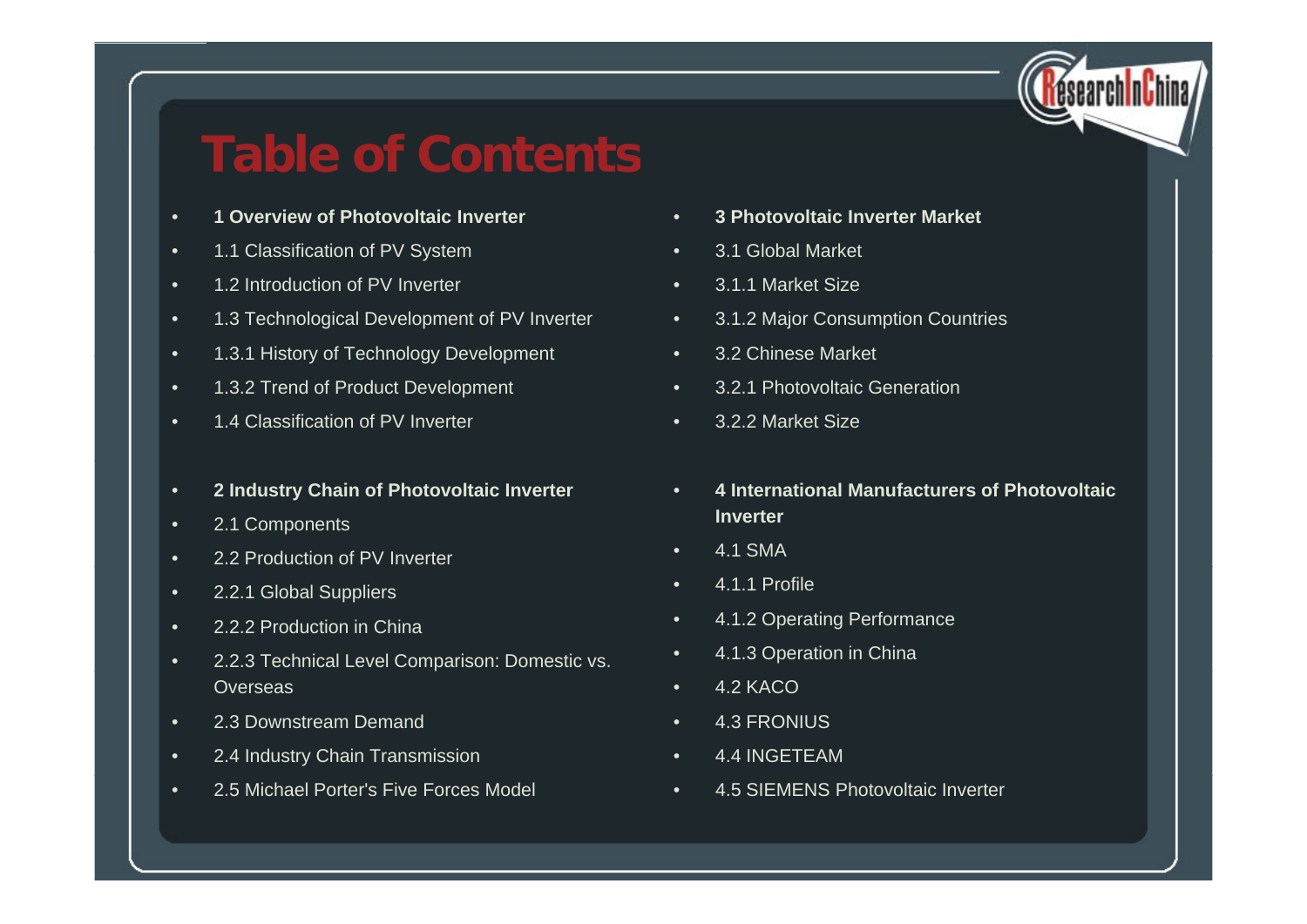- •4.5.1 Profile •
- •4.5.2 Business Development
- •4.6 DANFOSS Photovoltaic Inverter
- •4.7 SATCON
- •4.7.1 Profile
- •4.7.2 Operation
- •4.7.3 Development in 2010
- •4.8 AE
- •4.8.1 Profile
- •4.8.2 Recent Development
- •4.9 XANTREX
- •4.10 POWER-ONE
- •4.11 VOLTWERK
- •**5 Photovoltaic Inverter Manufacturers in China**
- •5.1 Sungrow Power Supply Co., Ltd.
- •5.1.1 Profile
- •5.1.2 Recent Projects
- •5.2 Nanjing First Second Power Equipment Co., Ltd.
- •5.2.1 Profile
- •5.2.2 Progress
- 5.3 Beijing Corona Science & Technology Co., Ltd.
- •5.3.1 Operation
- •5.3.2 Prospect
- •● 5.4 Anhui EHE New Energy Tech. Co., Ltd.
- •5.5 Guangdong Zhicheng Champion Group Co., Ltd.
- •5.6 Jiangsu Eversolar New Energy Co., Ltd.
- •5 7 Jiangsu Nicetown Electrical Equipment Group 5.7
- •5.8 Jiangsu Jinghen Corporation
- •5.9 Shandong BOS Power Co., Ltd.
- •5.10 Surpass Sun Electric Co., Ltd.
- •5.11 Harbin Jiuzhou Electrical Co., Ltd.
- •5.12 Xiamen Kehua Hengsheng Co., Ltd.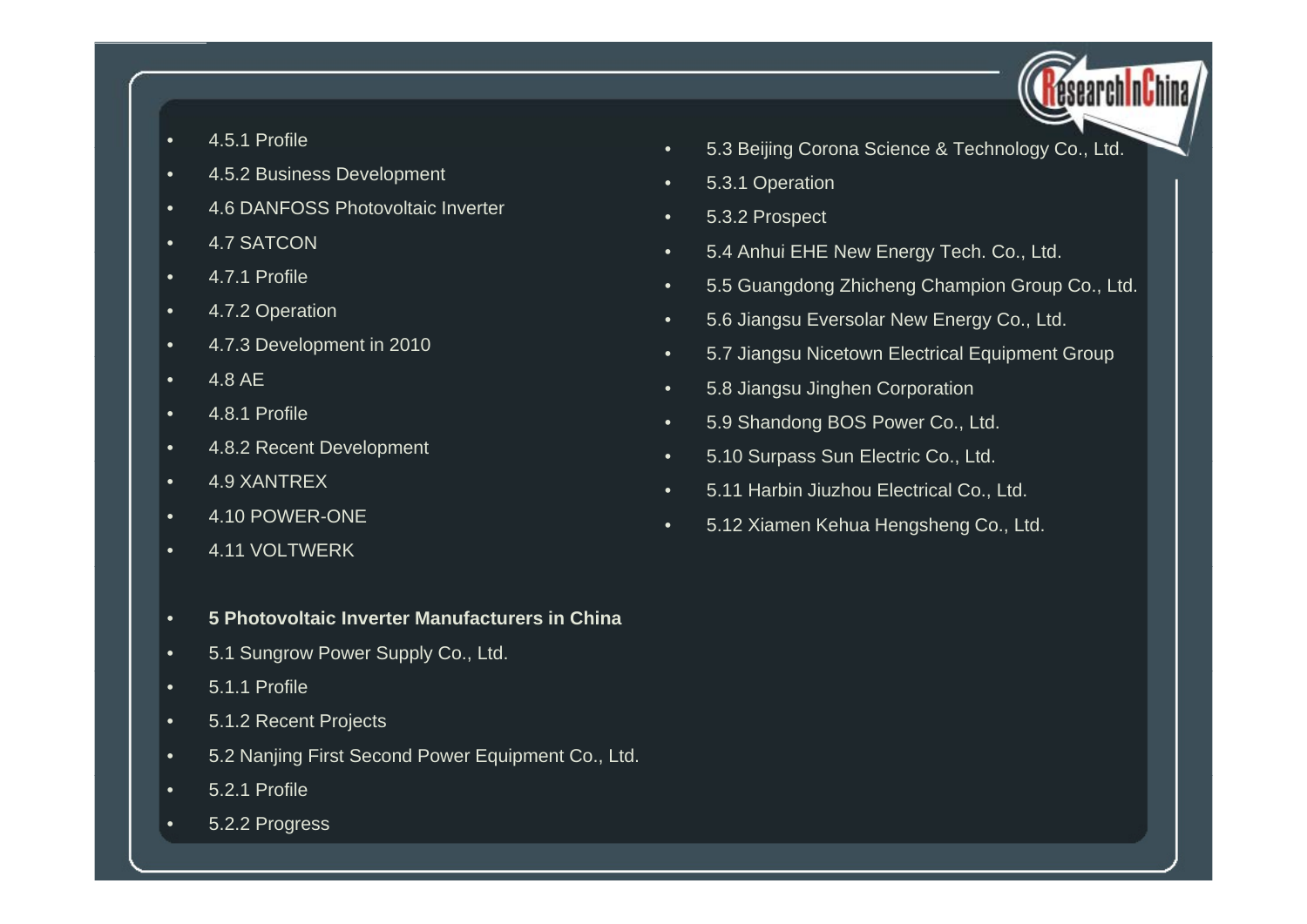### **Selected Charts**

- •Classification and Inverter Application of Photovoltaic System
- •Sketch Map of Photovoltaic System
- •Proportion of Global Grid-connected System in Total Installation Amount
- •Technological Development of Inverter
- •Principle of Photovoltaic Off-grid System
- •Principle of Photovoltaic Grid-connected System
- •Industry Chain of Photovoltaic Inverter
- •Category of Power Electronic Components of Photovoltaic Inverter
- •Market Share of Photovoltaic Inverter Manufacturers Worldwide, 2009
- •• Global Major Suppliers of Photovoltaic Inverter
- •Suppliers of Photovoltaic Inverter in China
- •Photovoltaic Inverter Technology Comparison: Domestic vs. Overseas
- •Major Application Fields of Photovoltaic Generation Inverter in China
- •Transmission Mechanism of Photovoltaic Inverter Industry Chain
- •Michael Porter's Five Forces Model
- •Newly Installed Capacity of Solar Photovoltaic Worldwide, 2000-2009
- •Demand & Sales of Global Photovoltaic Inverter, 2006-2010
- •Major Consumption Countries of Photovoltaic Inverter, 2008
- •Policy and Supporting Measures for Solar Photovoltaic, 2009-2010
- •Route Chart of Photovoltaic On-grid Price in China
- •Output of Photovoltaic Inverter in China, 2005-2008

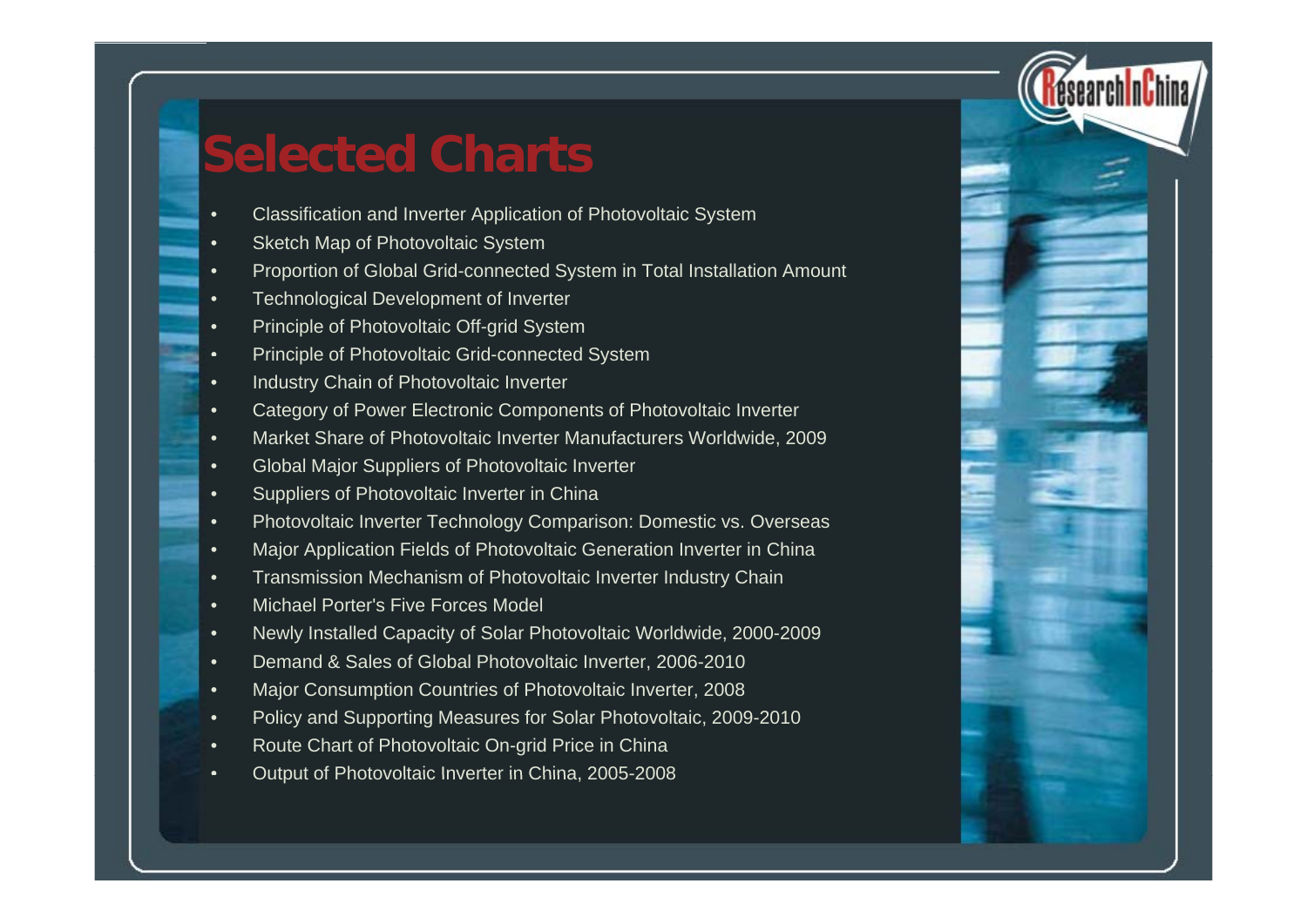- •Growth of Photovoltaic Installed Capacity in China, 2006-2014
- •Market Size of Photovoltaic Inverter in China, 2010-2014
- •Business Structure of SMA
- •Revenue and Profit of SMA, 2006-2009
- •Revenue Structure of SMA (by Region), 2008-2009
- •Revenue Structure of SMA (by Product), 2008-2009
- •Partial Projects of SMA in China
- •Business of Ingeteam
- •Revenue of Satcom, 2008-2009
- • Development History of PV Inverter Business of Beijing Corona Science & Technology Co., Ltd.
- •Inverter Application Cases of Anhui EHE
- •Application Cases of Grid-connected Photovoltaic Inverter of Shandong BOS
- •Application Cases of Photovoltaic Inverter of Shanghai Surpass Sun Electric